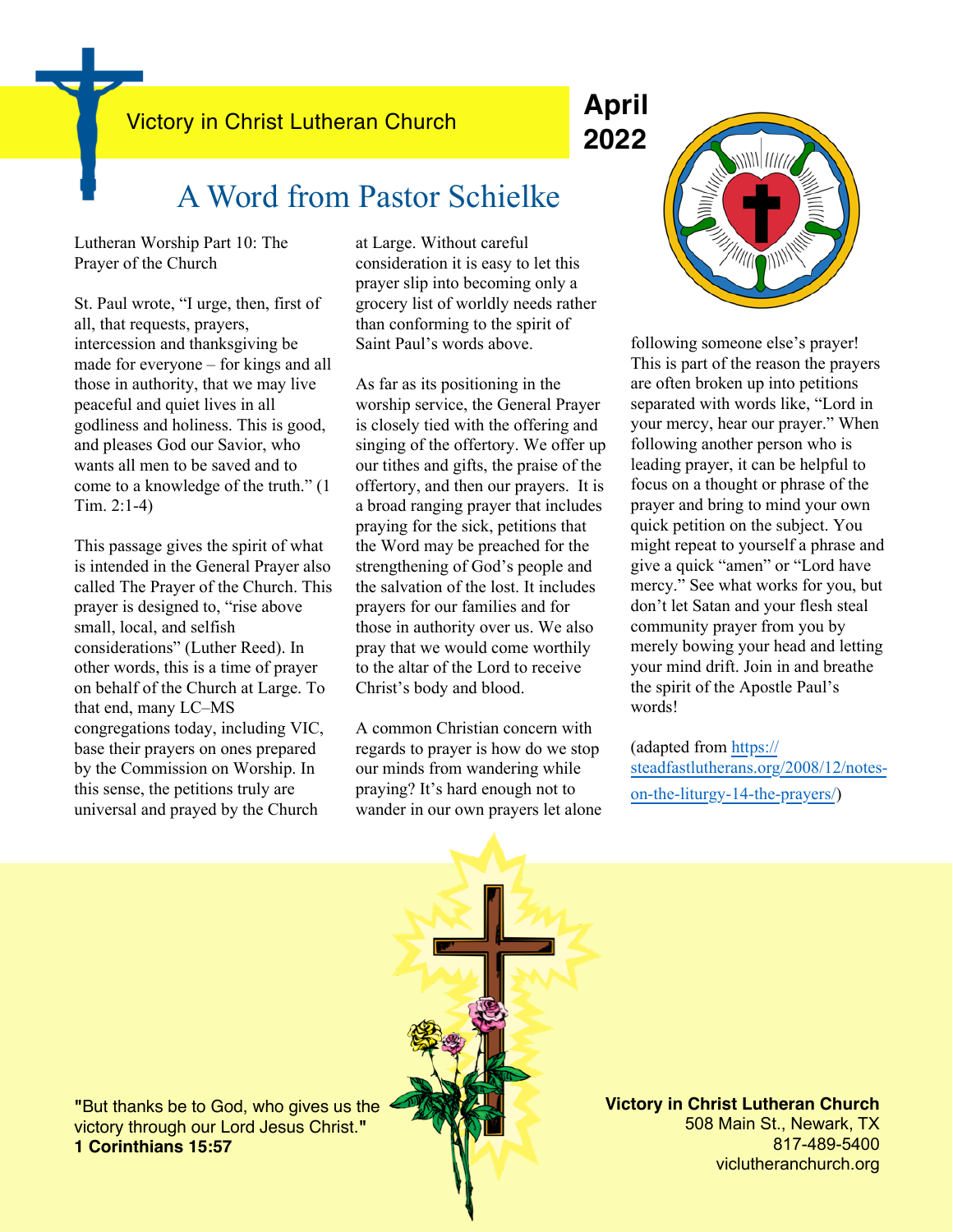

**April**



**The Augsburg Confession -** Below is the twenty-fourth article part 2 of the Augsburg Confession. These are what we believe and confess as a Lutheran congregation.

### **Article XXIV - Of the Mass - part 2**

<sup>21</sup> There was also added the opinion which infinitely increased Private Masses, namely that Christ, by His passion, had made satisfaction for original sin, and instituted the Mass wherein an offering should be made for daily sins,

[22](https://boc.confident.faith/ac-xxiv-0022) venial and mortal. From this has arisen the common opinion that the Mass

 $\frac{23}{23}$  takes away the sins of the living and the dead by the outward act. Then they began to dispute whether one Mass said for many were worth as much as special Masses for individuals, and this brought forth that infinite multitude of Masses. [With this work men wished to obtain from God all that they needed, and in the mean time faith in Christ and the true worship were forgotten.]

<sup>24</sup> Concerning these opinions our teachers have given warning that they depart from the Holy Scriptures and diminish the glory of the passion of Christ. For Christ's passion

[25](https://boc.confident.faith/ac-xxiv-0025) was an oblation and satisfaction, not for original guilt only, but also for all other sins, as it is written to the [Hebrews 10:10:](https://biblia.com/bible/esv/Heb%2010.10)

[26](https://boc.confident.faith/ac-xxiv-0026) We are sanctified through the offering of Jesus Christ once for all. Also, [Hebrews 10:14:](https://biblia.com/bible/esv/Heb%2010.14)

 $\frac{27}{2}$  By one offering He hath perfected forever them that are sanctified. [It is an unheard-of innovation in the Church to teach that Christ by His death made satisfaction only for original sin and not likewise for all other sin. Accordingly it is hoped that everybody will understand that this error has not been reproved without due reason.]

[28](https://boc.confident.faith/ac-xxiv-0028) Scripture also teaches that we are justified before God through faith in Christ, when we believe that our sins are forgiven for Christ's sake.

<sup>29</sup> Now if the Mass take away the sins of the living and the dead by the outward act justification comes of the work of Masses, and not of faith, which Scripture does not allow.

 $\frac{30}{20}$  But Christ commands us, [Luke 22:19:](https://biblia.com/bible/esv/Luke%2022.19) This do in remembrance of Me; therefore the Mass was instituted that the faith of those who use the Sacrament should remember what benefits it receives through Christ, and cheer and comfort the anxious conscience. For to remember Christ is to remember His benefits,

 $\frac{31}{2}$  and to realize that they are truly offered unto us.

 $\frac{32}{2}$  Nor is it enough only to remember the history; for this also the Jews and the ungodly can remember.

<sup>33</sup> Wherefore the Mass is to be used to this end, that there the Sacrament [Communion] may be administered to them that have need of consolation; as Ambrose says: Because I always sin, I am always bound to take the medicine. [Therefore this Sacrament requires faith, and is used in vain without faith.]

 $\frac{34}{2}$  Now, forasmuch as the Mass is such a giving of the Sacrament, we hold one communion every holy-day, and, if any desire the Sacrament, also on other days, when it is given to such as ask for it.

[35](https://boc.confident.faith/ac-xxiv-0035) And this custom is not new in the Church; for the Fathers before Gregory make no mention of any private Mass, but of the common Mass [the Communion] they speak very much. Chrysostom says

[36](https://boc.confident.faith/ac-xxiv-0036) that the priest stands daily at the altar, inviting some

 $\frac{37}{21}$  to the Communion and keeping back others. And it appears from the ancient Canons that some one celebrated the Mass from whom all the other presbyters and deacons received the body of he Lord; for thus

[38](https://boc.confident.faith/ac-xxiv-0038) the words of the Nicene Canon say: Let the deacons, according to their order, receive the Holy Communion after the presbyters, from the bishop or from a presbyter.

 $\frac{39}{2}$  And Paul, [1 Cor. 11:33](https://biblia.com/bible/esv/1%20Cor.%2011.33), commands concerning the Communion: Tarry one for another, so that there may be a common participation.

 $\frac{40}{2}$  Forasmuch, therefore, as the Mass with us has the example of the Church, taken from the Scripture and the Fathers, we are confident that it cannot be disapproved, especially since public ceremonies, for the most part like those hither to in use, are retained; only the number of Masses differs, which, because of very great and manifest abuses doubtless might be profitably reduced.

 $\frac{41}{2}$  For in olden times, even in churches most frequented, the Mass was not celebrated every day, as the Tripartite History (Book 9, chap. 33) testifies: Again in Alexandria, every Wednesday and Friday the Scriptures are read, and the doctors expound them, and all things are done, except the solemn rite of Communion.

> **Victory in Christ Lutheran Church**  April 2022

**"**But thanks be to God, who gives us the victory through our Lord Jesus Christ.**" 1 Corinthians 15:57**



**Victory in Christ Lutheran Church** 508 Main Street Newark, Texas 817-489-5400 viclutheranchurch.org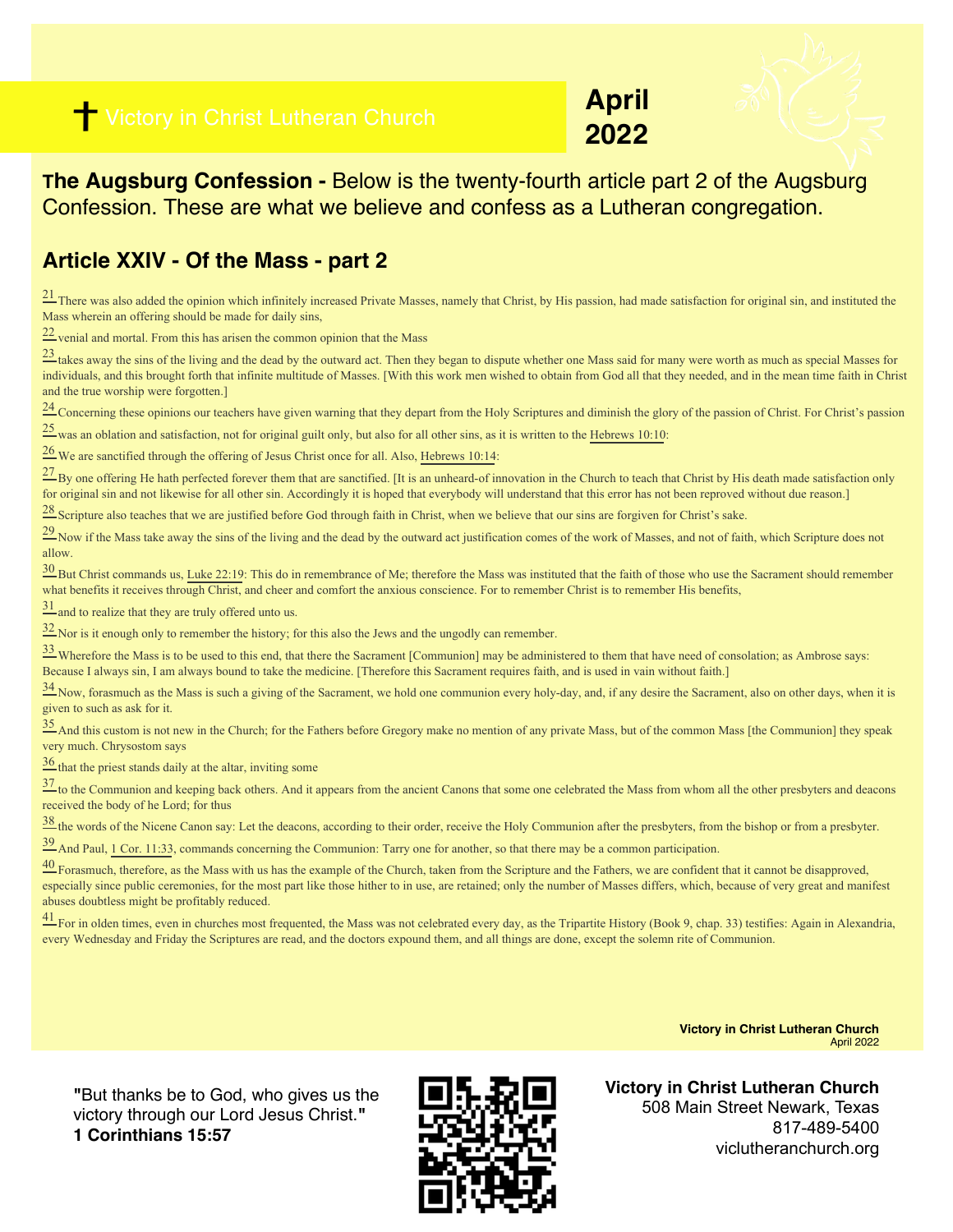## **T** Victory in Christ Lutheran Church

**April 2022**

| Sunday                                                                                                        | Monday         | Tuesday                             | Wednesday                                                                            | Thursday                                | Friday                                | Saturday                                                                       |
|---------------------------------------------------------------------------------------------------------------|----------------|-------------------------------------|--------------------------------------------------------------------------------------|-----------------------------------------|---------------------------------------|--------------------------------------------------------------------------------|
|                                                                                                               |                |                                     |                                                                                      |                                         | $\mathbf{1}$                          | $\overline{c}$                                                                 |
| 3<br>Divine Service 10 a.m<br>Bible Studay / Sunday<br>School 11 a.m.<br>Lunch noon<br><b>Council Meeting</b> | $\overline{4}$ | 5                                   | 6<br>Women's Bible Study<br>4:30 p.m.<br>Lent Dinner 6 p.m.<br>Lenten Service 7 p.m. | $\overline{7}$                          | 8<br><b>Spring Cleaning</b><br>8 a.m. | 9<br><b>Spring Cleaning</b><br>8 a.m.                                          |
| 10<br>Divine Service 10 a.m.<br>Bible Studay / Sunday<br>School 11 a.m.<br>Lunch noon                         | 11             | 12                                  | 13                                                                                   | 14<br>Maundy Thursday<br>Service 7 p.m. | 15<br>Good Friday Service<br>7 p.m.   | 16<br>Prayer Vigil<br>9 a.m. - 4 p.m.<br><b>Private Confession</b><br>2-4 p.m. |
| 17<br>Easter Breakfast<br>8:30 a.m.<br>Divine Service 10 a.m<br>Easter Egg Hunt<br>$11:15$ a.m.               | 18             | 19<br>Women's Bible Study<br>1 p.m. | 20                                                                                   | 21                                      | 22                                    | 23<br>Men's Bible Study<br>8:30 a.m.                                           |
| 24<br>Divine Service 10 a.m<br>Bible Studay / Sunday<br>School 11 a.m.<br>Lunch noon<br>Voters' Meeting       | 25             | 26<br>Women's Bible Study<br>1 p.m. | 27                                                                                   | 28                                      | 29                                    | 30                                                                             |

**For 2022, For 2022, I would like to challenge every member of this congregation to read or continue reading through the Bible in one year. The Bible readings for April and part of May are listed below.**

| April 1: 1 Sam. 18-20  |
|------------------------|
| April 2: 1 Sam. 21-24  |
| April 3: 1 Sam. 25-27  |
| April 4: 1 Sam. 28-31  |
| April 5: 2 Sam. 1-3    |
| April 6: 2 Sam. 4-7    |
| April 7: 2 Sam. 8-12   |
| April 8: 2 Sam. 13-15  |
| April 9: 2 Sam. 16-18  |
| April 10: 2 Sam. 19-21 |
| April 11: 2 Sam. 22-24 |
| April 12: 1 Kings 1-2  |

April 13: 1 Kings 3-5 April 14: 1 Kings 6-7 April 15: 1 Kings 8-9 April 16: 1 Kings 10-11 April 17: 1 Kings 12-14 April 18: 1 Kings 15-17 April 19: 1 Kings 18-20 April 20: 1 Kings 21-22 April 21: 2 Kings 1-3 April 22: 2 Kings 4-5 April 23: 2 Kings 6-8 April 24: 2 Kings 9-11

April 25: 2 Kings 12-14 April 26: 2 Kings 15-17 April 27: 2 Kings 18-19 April 28: 2 Kings 20-22 April 29: 2 Kings 23-25 April 30: 1 Chron. 1-2 May 1: 1 Chron. 3-5 May 2: 1 Chron. 6 May 3: 1 Chron. 7-8 May 4: 1 Chron. 9-11 May 5: 1 Chron. 12-14 May 6: 1 Chron. 15-17

**Victory in Christ Lutheran Church** 508 Main Street Newark, Texas 817-489-5400 viclutheranchurch.org

**"**But thanks be to God, who gives us the victory through our Lord Jesus Christ.**" 1 Corinthians 15:57**